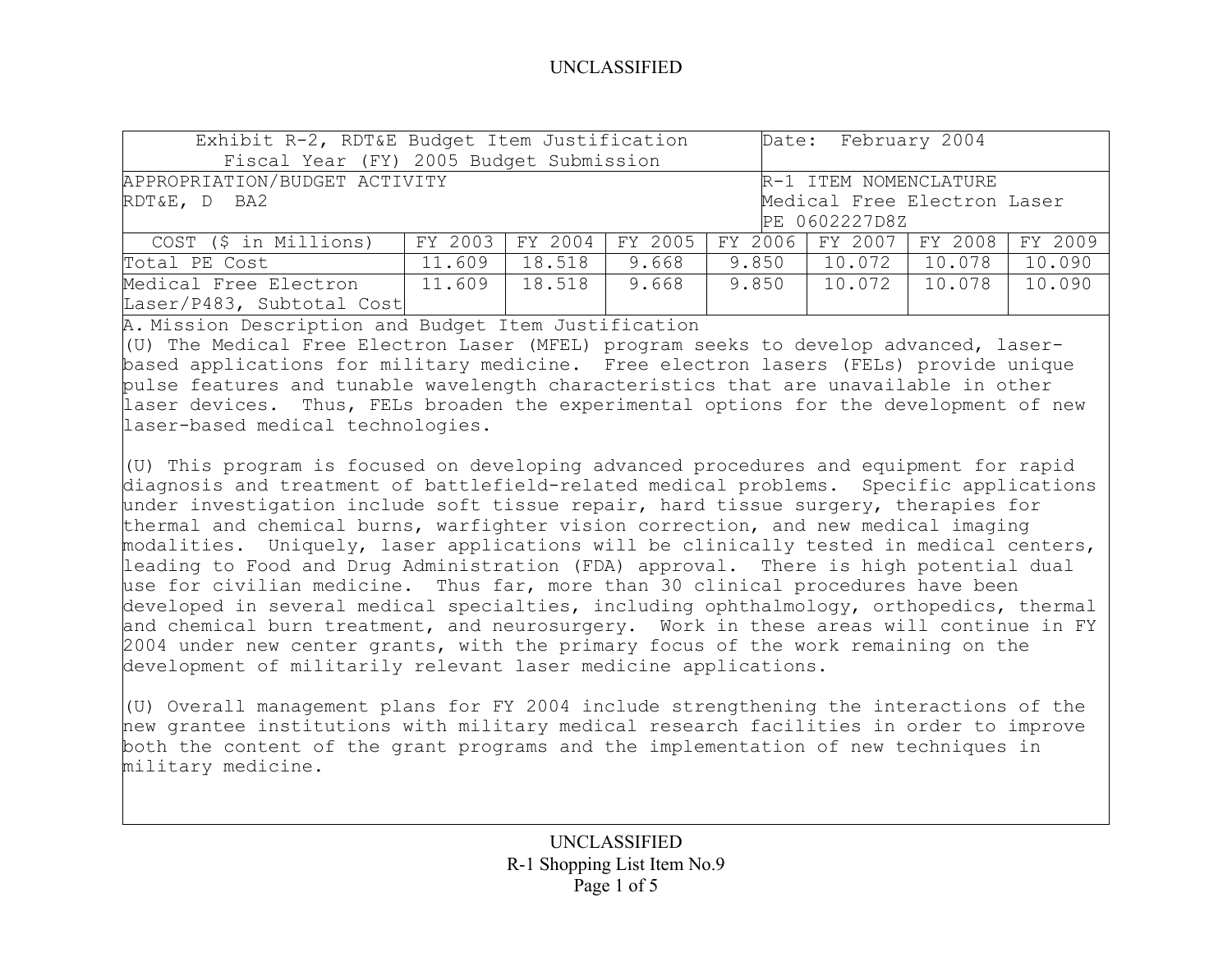| Exhibit R-2, RDT&E Budget Item Justification<br>Fiscal Year (FY) 2005 Budget Submission                                                                                                                                                                                                            |                                                                        | Date: February 2004                                         |                                      |  |
|----------------------------------------------------------------------------------------------------------------------------------------------------------------------------------------------------------------------------------------------------------------------------------------------------|------------------------------------------------------------------------|-------------------------------------------------------------|--------------------------------------|--|
| B. Program Change Summary:                                                                                                                                                                                                                                                                         |                                                                        |                                                             |                                      |  |
| Previous President's Budget<br>Current FY 2005 President's Budget<br>Total Adjustments<br>Congressional program reductions<br>Congressional rescissions<br>Congressional increases<br>Reprogrammings<br>SBIR/STTR Transfer                                                                         | FY 2003<br>$\overline{O}$<br>11.609<br>$-11.609$<br>$-0.103$<br>11.712 | FY 2004<br>9.494<br>18.518<br>$-9.024$<br>$-0.182$<br>9.206 | FY 2005<br>9.694<br>9.668<br>$-.026$ |  |
| Other<br>C. Other Program Funding Summary: Not Applicable                                                                                                                                                                                                                                          |                                                                        |                                                             | $-0.026$                             |  |
| D. Execution<br>Laboratories/Centers                                                                                                                                                                                                                                                               |                                                                        |                                                             |                                      |  |
| Beckman Laser Institute, University of California-Irvine, Irvine, CA<br>Duke University, Durham, NC<br>Stanford University Picosecond FEL Center, Stanford, CA<br>Vanderbilt University FEL Center for Research, Nashville, TN<br>Wellman Laboratories, Massachusetts General Hospital, Boston, MA |                                                                        |                                                             |                                      |  |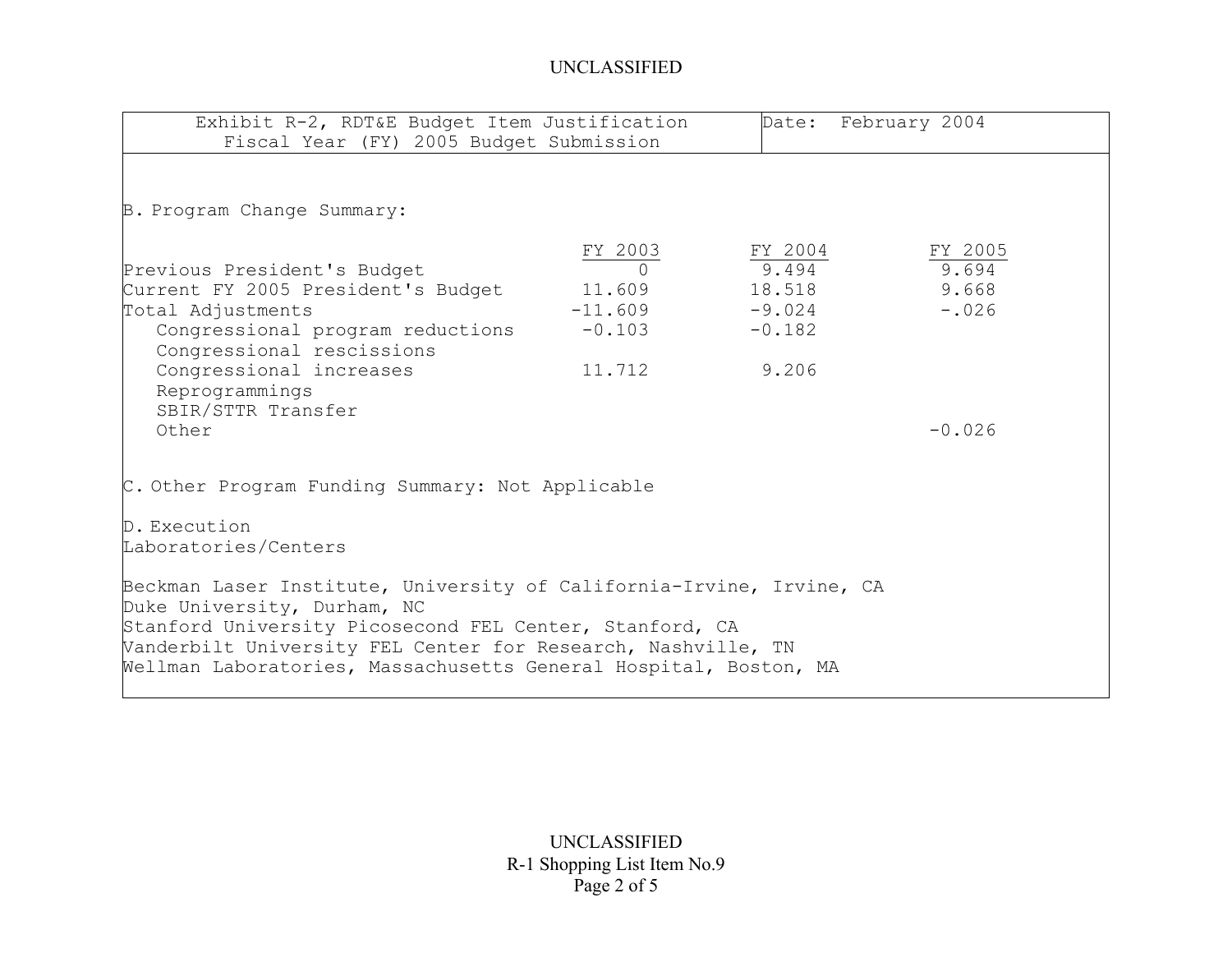|                                                                                                                                                             | Exhibit R-2a, RDT&E Project Justification<br>Fiscal Year (FY) 2005 Budget Submission                                                 |         |         |         |         | Date: February 2004 |         |
|-------------------------------------------------------------------------------------------------------------------------------------------------------------|--------------------------------------------------------------------------------------------------------------------------------------|---------|---------|---------|---------|---------------------|---------|
| Appropriation/Budget Activity<br>RDT&E, D BA 2                                                                                                              | PROGRAM ELEMENT:<br>Project Name and Number<br>Medical Free Electron Laser, PE<br>Medical Free Electron Laser,<br>0602227D8Z<br>P483 |         |         |         |         |                     |         |
| Cost (\$ in millions)                                                                                                                                       | FY 2003                                                                                                                              | FY 2004 | FY 2005 | FY 2006 | FY 2007 | FY 2008             | FY 2009 |
| Project/Thrust Cost                                                                                                                                         | 11.609                                                                                                                               | 18.518  | 9.668   | 9.850   | 10.072  | 10.078              | 10.090  |
| A. Mission Description and Budget Item Justification:<br>(U) The MFEL program seeks to develop advanced, laser-based applications for military medicine.    |                                                                                                                                      |         |         |         |         |                     |         |
| (U) The majority of this program is focused on developing advanced procedures for rapid diagnosis and<br>treatment of battlefield-related medical problems. |                                                                                                                                      |         |         |         |         |                     |         |

(U) A small part of this program is focused on materials research.

(U) Overall management plans for FY 2004 include strengthening the interactions of the new grantee institutions with military medical research facilities to improve both the content of the grant programs and the implementation of new techniques in military medicine.

| ъл.:<br>'Cost<br>Millions)<br>$\sim$<br>----                   | 2003<br>$T \rightarrow T$       | T/T<br>ZUU 4           | 2005<br>T T T |
|----------------------------------------------------------------|---------------------------------|------------------------|---------------|
| Imaging<br>Cachno<br>$\bigcap$ $\bigcap$ $\uparrow$ $\uparrow$ | $\sim$ $\sim$<br><u>. . ټ ۲</u> | $\sim$<br>. .<br>प. प∪ | .864          |

Optical Coherence Tomography (OCT) applications have been developed to assess the clinical status of burns by combining polarization sensitivity for tissue structure and birefringence with Doppler detectors to simultaneously measure blood flow in the tissue. Resolution of the extent of the burn can be made to between 2 and 10 um. OCT applications also have been developed for diagnosis and monitoring of surgical repair of orthopedic injuries using a hand-held laparoscopic probe for imaging. A similar probe can also be used in conjunction with many standard diagnostic scopes in other areas of medical practice, such as injuries to the trachea and respiratory tract. Work on improving the resolution of OCT images is also being done, with resolutions down to 1 um shown to be possible with short pulse lasers. A tunable, monochromatic x-ray system has been developed using the electron beam of an RF accelerator to scatter beams from a terawatt laser, producing the x-rays through an inverse Compton effect. The monochromatic x-ray system provides significantly improved images when compared with standard x-ray sources. Other potential technologies include a Pulsed Photothermal Radiometry technique that can be used to determine changes in the optical properties of the skin and provide diagnostic information on wound management and absorption on the skin of possible chemical agents, and Photon Migration techniques to non-invasively monitor hemodynamic parameters such as oxy/deoxy-hemoglobin ratios. Optical diagnostic methods are being studied to characterize important biomolecules and processes tagged with microparticles or molecular biosensors. The potential of the use of near-field IR microscopy in cellular imaging is also being examined. Plans for 2004 include work on improving the contrast and depth of OCT imaging with emphasis on its use in burn injury, development of new

> UNCLASSIFIED R-1 Shopping List Item No.9 Page 3 of 5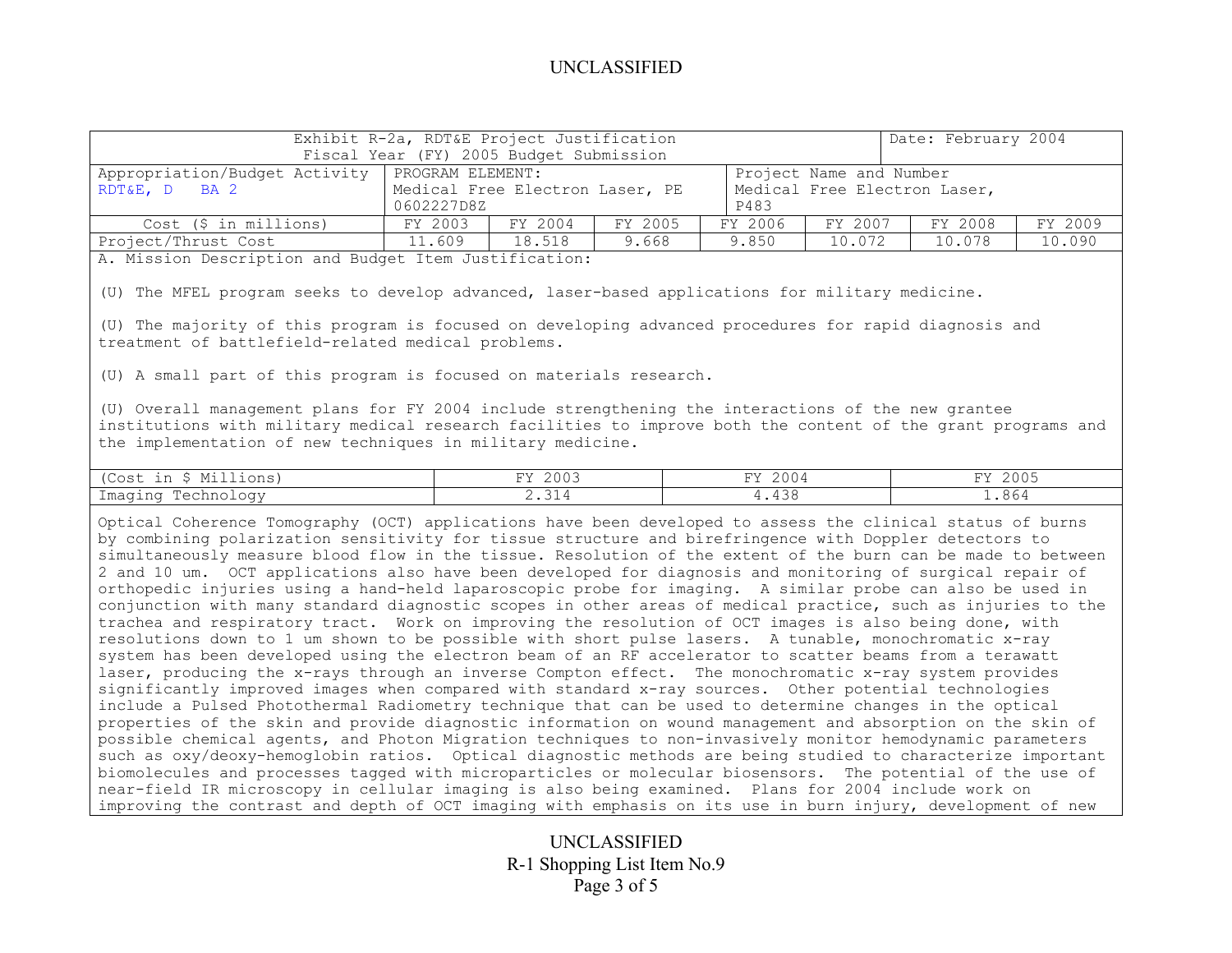ultrasmall fiber optic endoscopy systems, continued development of monochromatic x-ray and Pulsed Photothermal Radiometry applications, new applications of Near Field Optical Microscopy, and other IR microscopy techniques.

| $\cdot \cdot \cap \circ +$<br>$\overline{\phantom{a}}$ | $\cap$ $\cap$ $\cap$ $\cap$<br>$\overline{\phantom{a}}$<br>2003 | ms:<br>.004 | 2005<br>$T^*$ |
|--------------------------------------------------------|-----------------------------------------------------------------|-------------|---------------|
| Laser<br>thods<br>raeri                                | $\cap$ $\cap$ $\cap$<br>. . <i>.</i> .                          | .04         | .065          |

FELs are being used in experimental surgery studies and human surgical cases. An FEL has been used in the surgical removal of a human brain surface tumor, and additional surgical applications are on-going. Experimental surgery studies are developing techniques for precision surgical requirements such as optic nerve fenestration and neurosurgical treatment of epileptic foci. Studies examining the most effective laser wave length and pulse duration variables for cutting hard tissue and optimizing post-ablation bone regeneration and healing are also in progress. Studies to determine optimal methods for using lasers for properly shaping collagen materials for use in reconstructive surgery are examining the molecular nature and behavior of the collagen during the reshaping process. Proper shape and shape memory of the material are of critical importance in success of reconstruction efforts. Work under this program has also led to the observation of laser effects on chondrocyte regeneration, critical for effective treatment of arthritic degeneration. An effective animal model for study of corneal healing after laser vision correction surgery has been developed, and subsequent work using this model has described important steps to minimize the scarring which can adversely affect vision correction efforts. Plans for 2004 include continuing studies in neurological and ophthalmic surgery applications of lasers, as well as continuing work on optimal laser parameters for dermal and hard tissue cutting and subsequent healing. New efforts will examine the application of laser-based imaging to orthopedic repair of cartilage.

| <sup>&lt;</sup> Millions)<br>(Cost<br>in | 2003<br>$T \rightarrow T$ | 2004<br>FΥ | 2005<br>T T T |
|------------------------------------------|---------------------------|------------|---------------|
| Clinical Medicine<br>Genera⊥             | 2.501                     | 2.902      | 1.994         |
| Techniques                               |                           |            |               |

The use of photosensitive materials that can bind to cells, become activated on illumination, and cause a subsequent change in cell activity has been shown to have a number of clinical applications. Photosensitive compounds can be used to tag specific bacteria and lead to virtually complete elimination of the organisms. Antibiotic resistant strains remain vulnerable to such photodynamic therapy. Wounds infected with ordinarily fatal strains of *Psuedomonas* and various *Staphylococcus* organisms were completely healed following treatment with photosensitive compounds. Studies on the effect of using this technique for the treatment of difficult infections such as tuberculosis are being initiated. Other photosensitive compounds attached to cells have been shown to be able to modulate cellular activity. For example, chondrocytes, activated by light sensitive molecules, have been able to initiate complex processes that prevent inflammatory destruction of collagen explants. Similarly, light absorbing nanoparticles have been shown to affect various properties of cells, including their permiability, which may provide the possibility of controlling cell processes, as well as improving drug uptake and effectiveness. Photochemical controlled tissue bonding studies have led to the development of materials that provide wound closure that is superior to current mechanical or adhesive methods. The photochemical bonding material was first demonstrated in the closure of the flaps generated during laser vision correction surgery. The material is now being tested for effectiveness in nerve and tendon repair, and repair of damage to the trachia. In 2004, studies will

> UNCLASSIFIED R-1 Shopping List Item No.9 Page 4 of 5